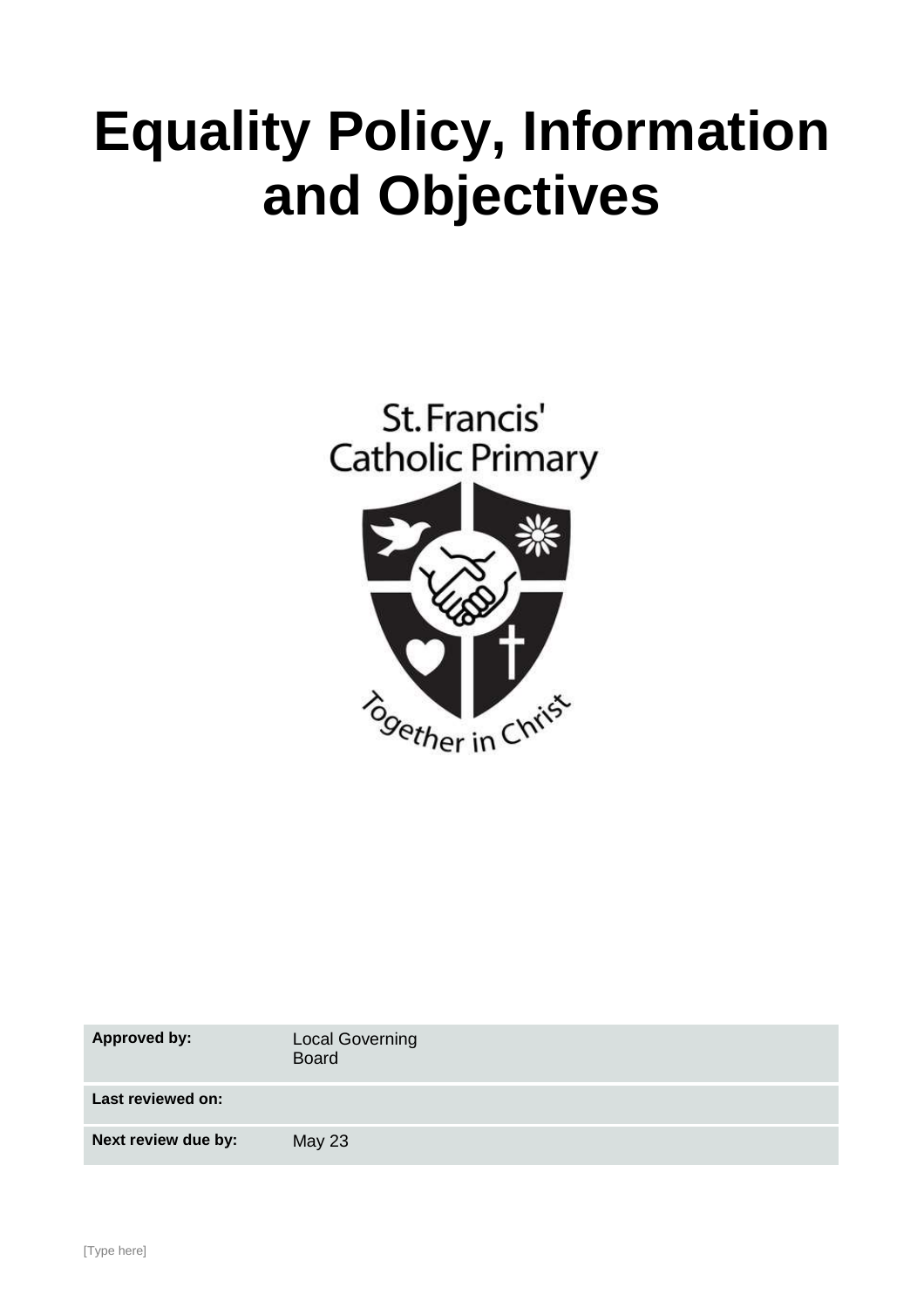## **1. Aims**

As a Catholic Primary School, we are committed to ensuring that all members of the community have the opportunities to fulfil their potential as human beings made in the image of God. Each person, with the dignity and destiny of a child of God, has rights which respect their individual identity to ensure freedom from unjust discrimination.

Our school aims to meet its obligations under the public sector equality duty by having due regard to the need to:

- Eliminate discrimination and other conduct that is prohibited by the Equality Act 2010
- Be a school family which lives the Gospel values of love and acceptance, where all are respected and valued for who they are regardless of gender, ethnicity, religion, social class, marital status or ability
- Encourage and enable every member of the community to develop their spiritual, moral, intellectual, creative, social and physical potential
- Advance equality of opportunity between people who share a protected characteristic and people who do not share it
- Foster good relations across all characteristics between people who share a protected characteristic and people who do not share it.

#### **2. Legislation and guidance**

This document meets the requirements under the following legislation:

- [The Equality Act 2010,](http://www.legislation.gov.uk/ukpga/2010/15/contents) which introduced the public sector equality duty and protects people from discrimination
- [The Equality Act 2010 \(Specific Duties\) Regulations 2011,](http://www.legislation.gov.uk/uksi/2011/2260/contents/made) which require schools to publish information to demonstrate how they are complying with the public sector equality duty and to publish equality objectives

This document is also based on Department for Education (DfE) guidance: [The Equality Act 2010 and](https://www.gov.uk/government/publications/equality-act-2010-advice-for-schools)  [schools.](https://www.gov.uk/government/publications/equality-act-2010-advice-for-schools) 

#### **3. Roles and responsibilities**

The governing board will:

- Ensure that the equality information and objectives as set out in this statement are published and communicated throughout the school, including to staff, pupils and parents
- Ensure that the published equality information is updated at least every year, and that the objectives are reviewed and updated at least every 4 years
- Delegate responsibility for monitoring the achievement of the objectives on a daily basis to the headteacher

The equality link governor will:

- Meet with the designated member of staff for equality every year and other relevant staff members as necessary, to discuss any issues and how these are being addressed
- Ensure they're familiar with all relevant legislation and the contents of this document
- Attend appropriate equality and diversity training
- Report back to the full governing board regarding any issues

The headteacher will:

Promote knowledge and understanding of the equality objectives amongst staff and pupils

<sup>©</sup> The Key Support Services Ltd | [thekeysupport.com/terms](https://thekeysupport.com/terms-of-use)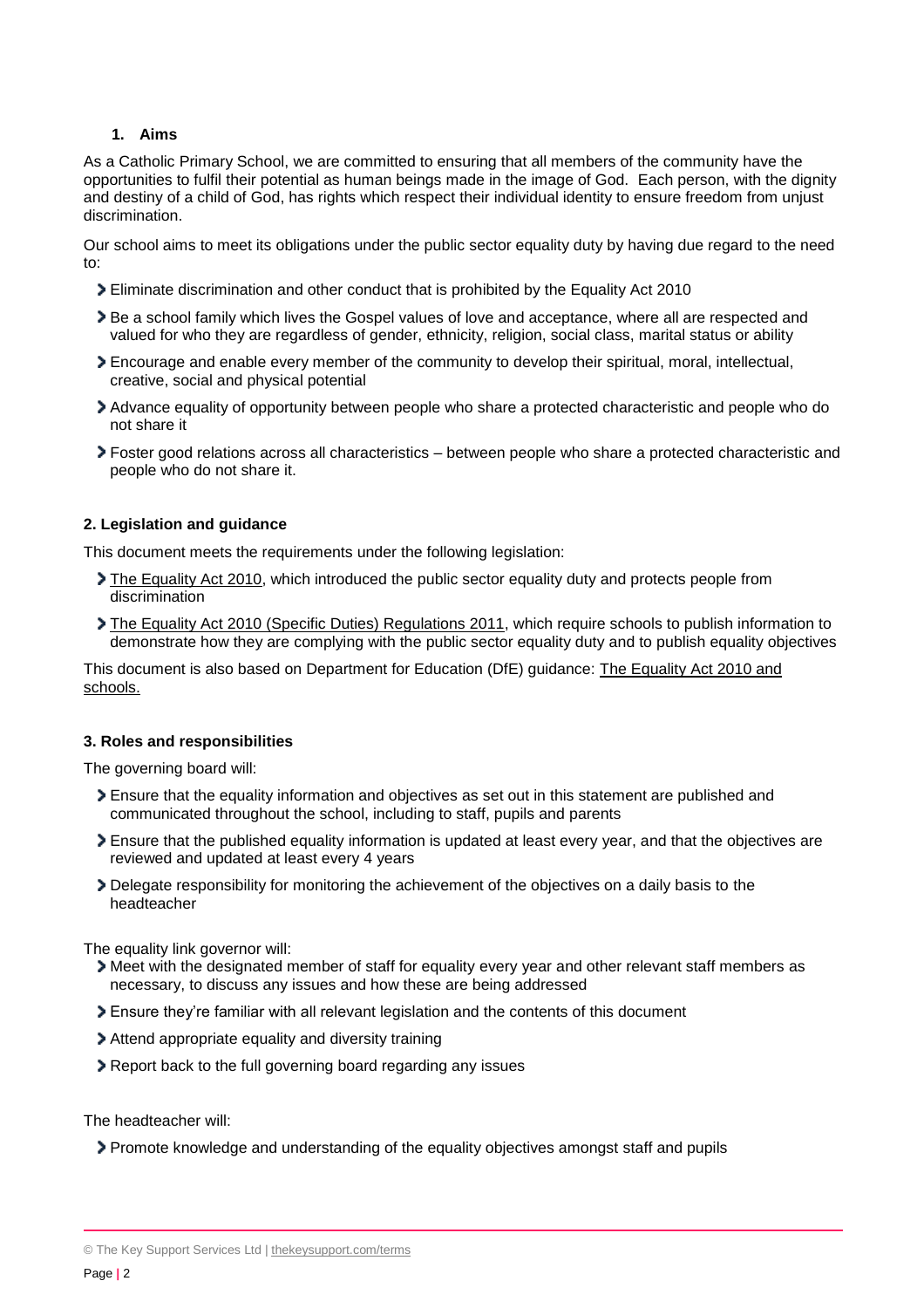- Monitor success in achieving the objectives and report back to governors
- Meet with the equality link governor every year to raise and discuss any issues
- I dentify any staff training needs, and deliver training as necessary

All school staff are expected to have regard to this document and to work to achieve the objectives as set out in section 8.

#### **4. Eliminating discrimination**

The school is aware of its obligations under the Equality Act 2010 and complies with non-discrimination provisions.

Where relevant, our policies include reference to the importance of avoiding discrimination and other prohibited conduct.

Staff and governors are regularly reminded of their responsibilities under the Equality Act, for example during meetings. Where this has been discussed during a meeting it is recorded in the meeting minutes.

New staff receive training on the Equality Act as part of their induction, and all staff receive refresher training every year.

The school has a designated member of staff for monitoring equality issues, and an equality link governor. They regularly liaise regarding any issues and make senior leaders, staff and governors aware of these as appropriate.

#### **5. Advancing equality of opportunity**

As set out in the DfE guidance on the Equality Act, the school aims to advance equality of opportunity by:

- Removing or minimising disadvantages suffered by people which are connected to a particular characteristic they have (e.g. pupils with disabilities, or pupils who are being subjected to homophobic bullying)
- Taking steps to meet the particular needs of people who have a particular characteristic (e.g. enabling Muslim pupils to pray at prescribed times)
- Encouraging people who have a particular characteristic to participate fully in any activities (e.g. encouraging all pupils to be involved in the full range of school societies)

In fulfilling this aspect of the duty, the school will:

- Analyse attainment data each academic year showing how pupils with different characteristics are performing and determine strengths and areas for improvement; implement actions in response and publish this information
- Make evidence available identifying improvements for specific groups (e.g. declines in incidents of homophobic or transphobic bullying)
- Publish further information about any issues associated with particular protected characteristics, identifying any issues which could affect our own pupils.

#### **6. Fostering good relations**

The school aims to foster good relations between those who share a protected characteristic and those who do not share it by:

Promoting tolerance, friendship and understanding of a range of religions and cultures through different aspects of our curriculum. This includes teaching in RE, citizenship and personal, social, health and economic (PSHE) education, but also activities in other curriculum areas. For example, as part of teaching and learning in English/reading, pupils will be introduced to literature from a range of cultures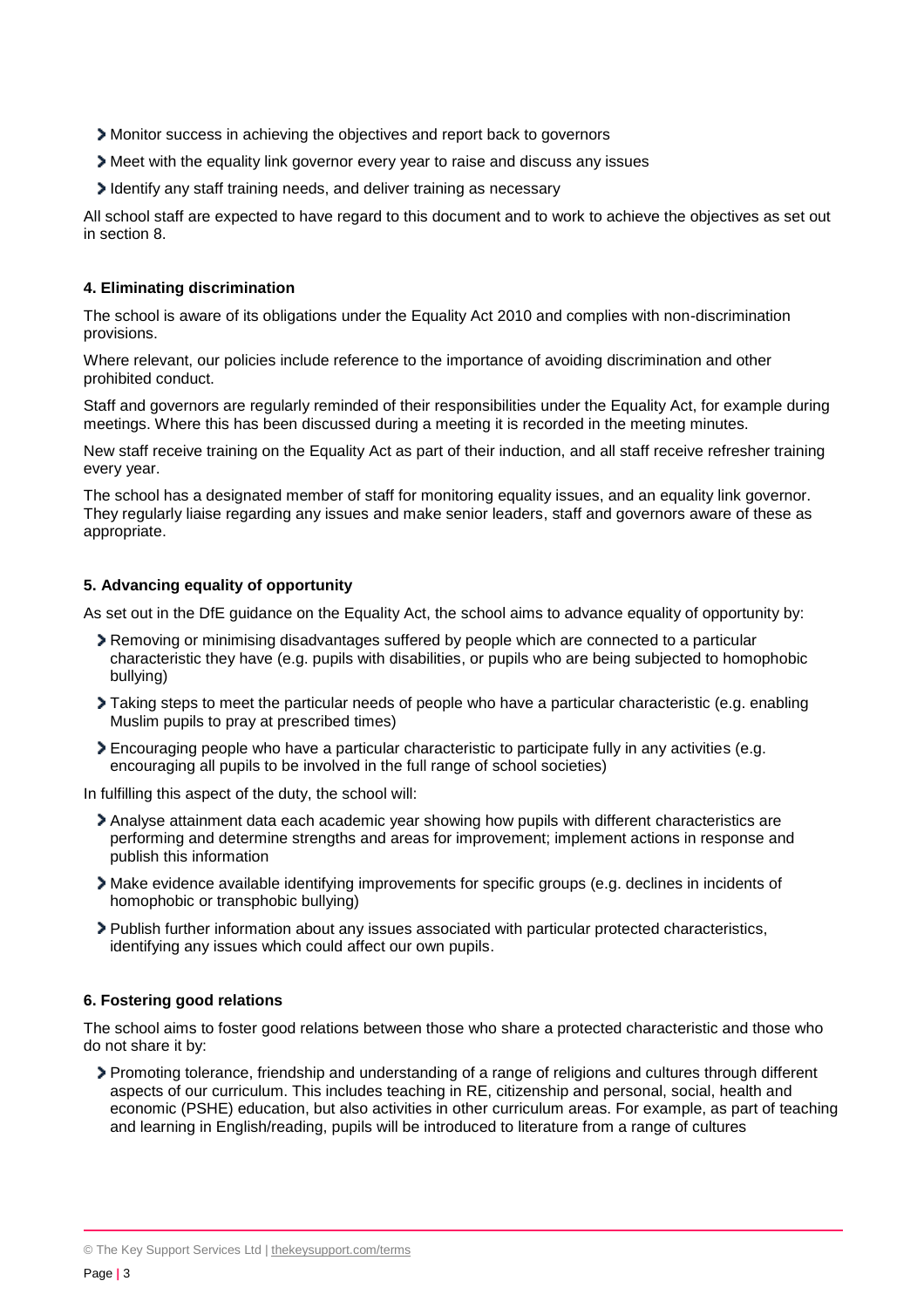- Holding assemblies dealing with relevant issues. Pupils will be encouraged to take a lead in such assemblies and we will also invite external speakers to contribute
- Working with our local community. This includes inviting leaders of local faith groups to speak at assemblies, and organising school trips and activities based around the local community
- Encouraging and implementing initiatives to deal with tensions between different groups of pupils within the school. For example, our school council has representatives from different year groups and is formed of pupils from a range of backgrounds. All pupils are encouraged to participate in the school's activities, such as sports clubs. We also work with parents to promote knowledge and understanding of different cultures
- We have developed links with people and groups who have specialist knowledge about particular characteristics, which helps inform and develop our approach.

#### **7. Equality considerations in decision-making**

The school ensures it has due regard to equality considerations whenever significant decisions are made.

The school always considers the impact of significant decisions on particular groups. For example, when a school trip or activity is being planned, the school considers whether the trip:

- Cuts across any religious holidays
- Is accessible to pupils with disabilities
- Has equivalent facilities for boys and girls.

The school keeps a written record (known as an Equality Impact Assessment) to show we have actively considered our equality duties and asked ourselves relevant questions. This is recorded at the same time as the risk assessment when planning school trips and activities. The record is completed by the member of staff organising the activity and is stored electronically with the completed risk assessment.

#### **8. Monitoring arrangements**

The governors will update the equality information we publish, [described in sections 4-7 above], at least every year.

This document will be reviewed by the governing board at least every 4 years.

This document will be approved by the governing board.

#### **9. Equality Information and objectives (see Appendix 1)**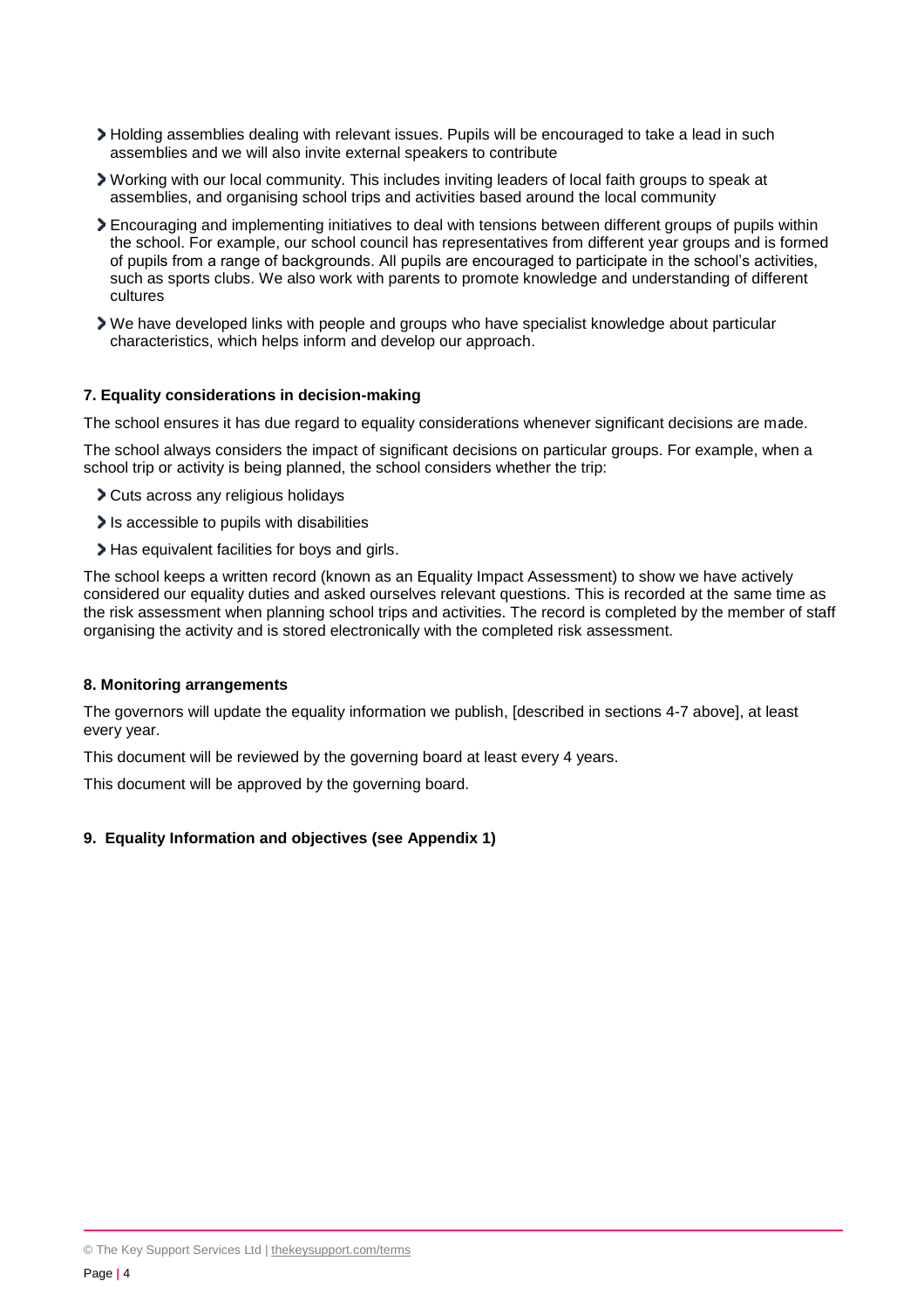# **Information and Objectives**

# **St Francis' Catholic Primary School: Characteristics**

**April 2022**

| <b>Characteristic</b>              | <b>Relevant School Information</b>          |  |  |  |
|------------------------------------|---------------------------------------------|--|--|--|
| Gender:                            |                                             |  |  |  |
| Pupils                             | 85 M / 77 F                                 |  |  |  |
| <b>Staff</b>                       | 2 M / 21 F                                  |  |  |  |
| <b>Religion and Beliefs:</b>       |                                             |  |  |  |
| Pupils                             | 80.25% - have a religion, 53.08% - Catholic |  |  |  |
| <b>Pupil Premium:</b>              |                                             |  |  |  |
| Pupils                             | 3.13%                                       |  |  |  |
| <b>Ethnicity:</b>                  |                                             |  |  |  |
| Pupils                             | 24.69%                                      |  |  |  |
| <b>Staff</b>                       | 4.34%                                       |  |  |  |
| English as an additional Language: |                                             |  |  |  |
| Pupils                             | 14.37%                                      |  |  |  |
| <b>Special Educational Needs:</b>  |                                             |  |  |  |
| Pupils                             | 17.5%                                       |  |  |  |
| Attendance:                        |                                             |  |  |  |
| Pupils                             | 94.47%                                      |  |  |  |

# **Achievement and Progress**

| <b>Subject</b>     | <b>Notes</b>                                                                                                                                                                                                                      |  |  |  |
|--------------------|-----------------------------------------------------------------------------------------------------------------------------------------------------------------------------------------------------------------------------------|--|--|--|
| <b>Mathematics</b> | Most recent data indicates 9% of girls compared to 18% of boys are achieving at<br>greater depth in Mathematics in NFER standardised tests. This data is post<br>pandemic and is not a pattern for this school in previous years. |  |  |  |
| <b>EYFSP</b>       | All white groups are 9% below other ethnicities in EYFS                                                                                                                                                                           |  |  |  |
| Maths / English    | No children from African heritage are attaining highly in English or Maths                                                                                                                                                        |  |  |  |

# **St Francis' Catholic Primary School**

### **Equality Objectives 2022-25**

| Equality<br>Strand | Action               | How will the impact<br>of the action be<br>monitored? | Who is<br>responsible for<br>implementing? | What are<br>the time<br>frames? | <b>Early Success</b><br>Indicators |
|--------------------|----------------------|-------------------------------------------------------|--------------------------------------------|---------------------------------|------------------------------------|
| All                | Publish the Equality | The whole                                             | Headteacher                                | Ongoing                         | Staff are familiar                 |

<sup>©</sup> The Key Support Services Ltd | [thekeysupport.com/terms](https://thekeysupport.com/terms-of-use)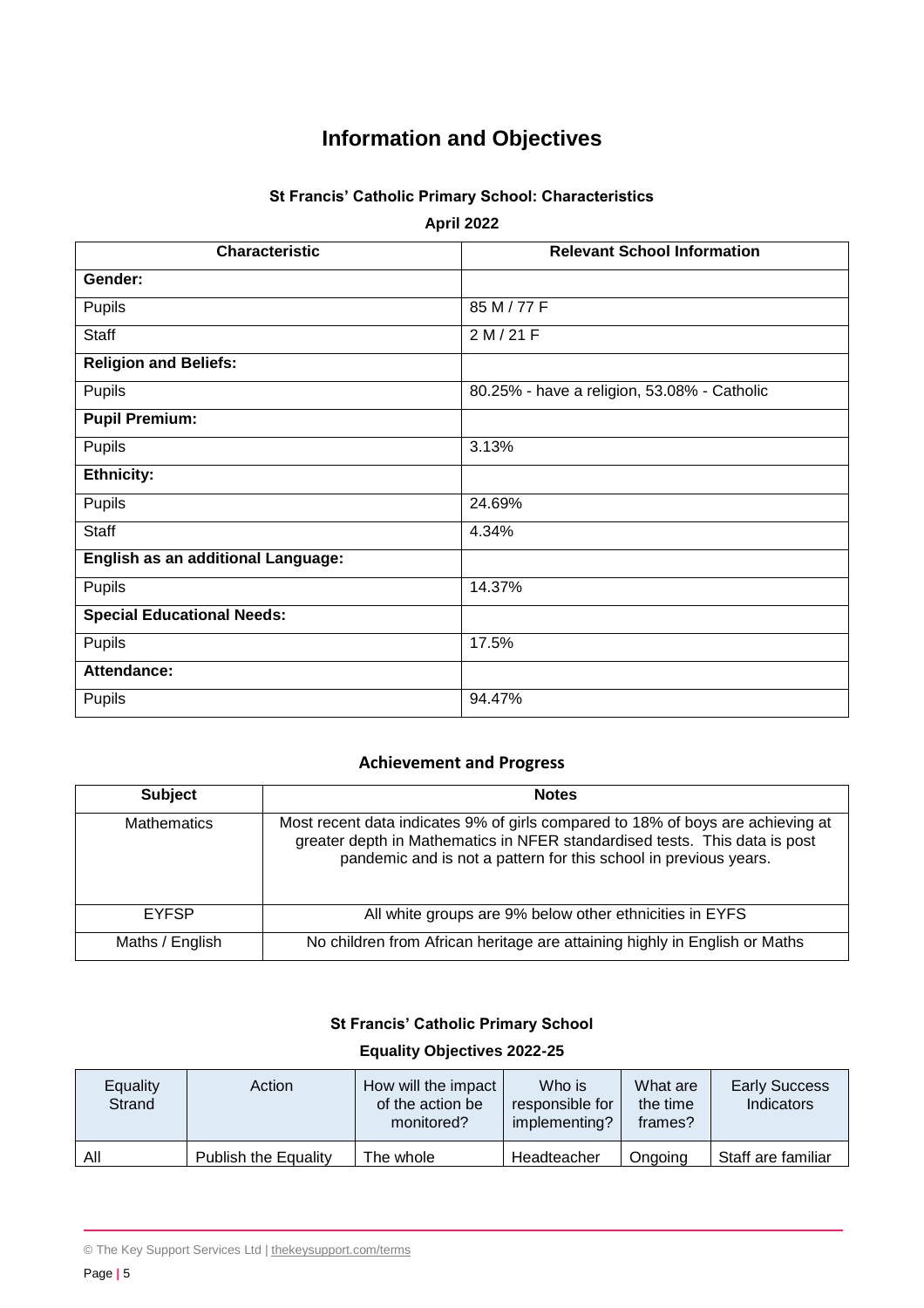| Equality<br>Strand | Action                                                                                                                                                                                                                                                                                                                                                               | How will the impact<br>of the action be<br>monitored?                                                                                                                                      | Who is<br>responsible for<br>implementing?            | What are<br>the time<br>frames?            | <b>Early Success</b><br>Indicators                                                                                            |
|--------------------|----------------------------------------------------------------------------------------------------------------------------------------------------------------------------------------------------------------------------------------------------------------------------------------------------------------------------------------------------------------------|--------------------------------------------------------------------------------------------------------------------------------------------------------------------------------------------|-------------------------------------------------------|--------------------------------------------|-------------------------------------------------------------------------------------------------------------------------------|
|                    | Scheme through the<br>school website and<br>ensure that the<br>school community are<br>aware<br>Equality training for<br>all staff                                                                                                                                                                                                                                   | community is<br>aware of the<br>Equality Scheme.                                                                                                                                           | and SLT                                               | Training<br>by end of<br>term <sub>2</sub> | with the<br>principles of the<br><b>Equality Scheme</b><br>and use them<br>when planning<br>lessons and<br>creating displays. |
| All                | Continue to monitor<br>and analyse pupil<br>achievement by race,<br>gender, socio-<br>economic<br>background, birth<br>date and disability,<br>and act on any trends<br>or patterns in the data<br>that require additional<br>support for pupils.                                                                                                                    | Achievement data<br>analysed by race,<br>gender, socio-<br>economic<br>background and<br>disability.<br>Ensuring that<br>difference is<br>monitored through<br>pupil progress<br>meetings. | All staff<br>overseen by<br>the<br>Assessment<br>Lead | Each year<br>in Term 2,<br>$4$ and $6$     | Data shows that<br>attainment is not<br>linked to any<br>particular group.                                                    |
| All                | To raise the<br>attainment and rates<br>and progress of those<br>children entitled to<br>Pupil Premium and<br>those with SEND<br>across the whole<br>school in reading,<br>writing and maths                                                                                                                                                                         | Achievement data<br>analysed                                                                                                                                                               | Headteacher<br><b>SENDCo</b>                          | Annually                                   | SEND and PP<br>progress is on<br>track or above<br>their peers.                                                               |
| All                | To continue to<br>analyse attendance<br>data and improve<br>attendance even<br>further for those with<br>lower attendance<br>and/or patterns of<br>lateness.                                                                                                                                                                                                         | Through<br>monitoring<br>attendance against<br>attainment                                                                                                                                  | School<br>Administrator<br>Headteacher<br>Governors   | Termly                                     | Attendance will<br>improve and<br>lateness<br>decrease                                                                        |
| All                | Ensure that the<br>curriculum promotes<br>role models that<br>young people can<br>positively identify<br>with, and which<br>reflect the school's<br>diversity in terms of<br>race, gender, socio-<br>economic<br>background,<br>religion/belief and<br>disability. Including<br>the purchase and<br>choice of reading<br>materials for class<br>use and the library. | Increase pupils'<br>participation and<br>achievement<br>levels.<br><b>PSHE Pupil Voice</b><br>Pupil<br>questionnaires                                                                      | <b>PSHE Lead</b>                                      | Ongoing                                    | Notable increase<br>in participation<br>and confidence of<br>targeted groups<br>in class and after<br>school activities.      |